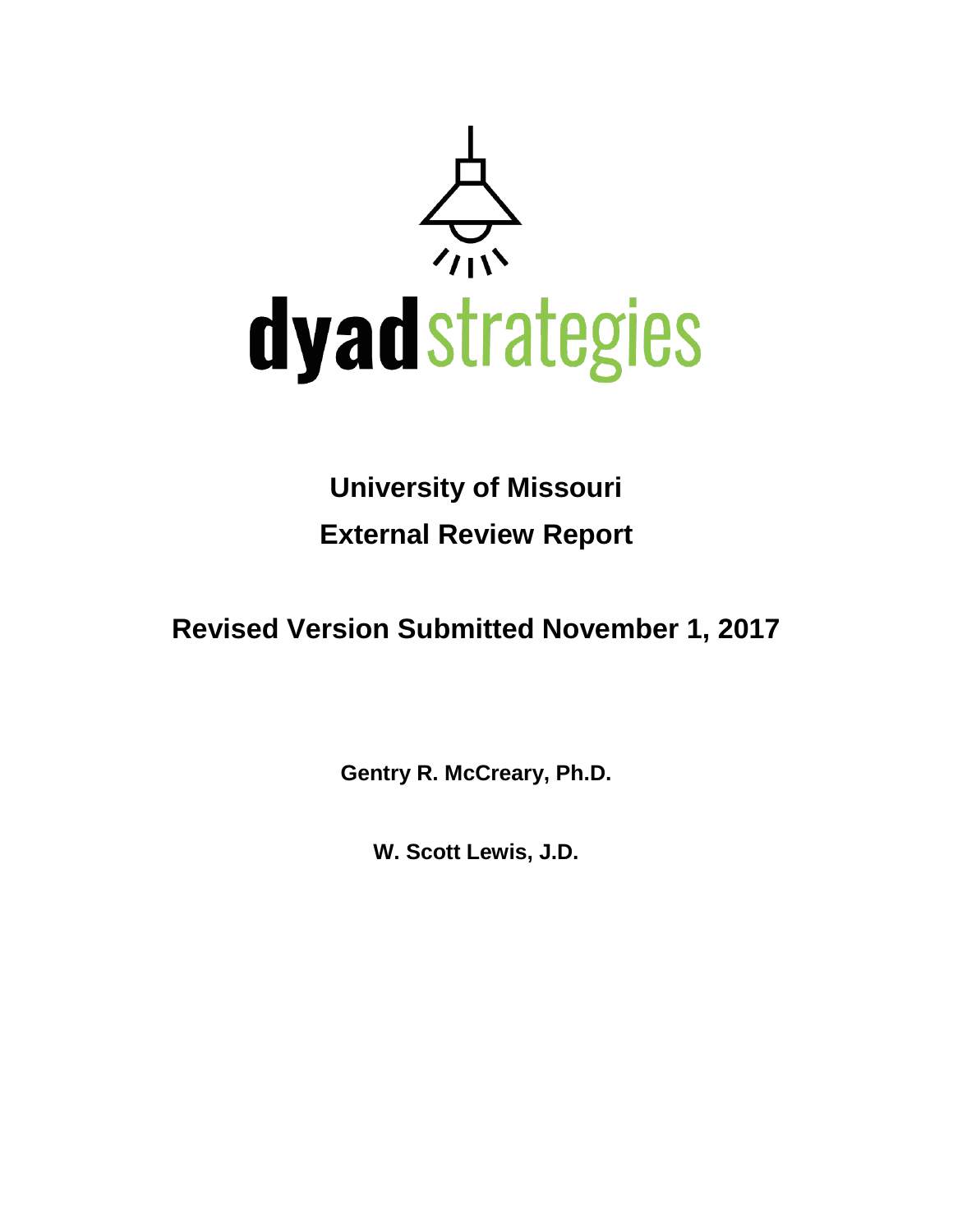# OVERVIEW and GENERAL OBSERVATIONS

### Overview and Organization of Report

On August 17-18, the program reviewers visited the University Missouri Campus to conduct an external review of the Office of Greek Life (OGL), with particular attention paid to areas involving areas risk exposure related to fraternities and sororities. The on-site visit consisted of a series of in-person meetings with student affairs staff, undergraduate fraternity/sorority leaders, alumni, and a variety of other internal and external stakeholders. In addition to these in-person meetings, the reviewers also evaluated a variety of documents, policies, and reports generated by the University in order to gain an understanding of the focus and priorities of OGL. This report contains a summary of the reviewers' findings, followed by a series of recommendations related to those findings.

### Purpose and Role of OGL

OGL at Mizzou has suffered in recent years from a lack of purpose, direction and leadership. Our review discovered that, after the office's proposal to pass a Greek Student Fee was not passed nearly two years ago, the unit's employees were instructed by the previous director to "scale back" their services to chapters to the bare minimum. For the last 18 months, the office has provided limited to chapters, which has resulted in frustration with both undergraduate student leaders as well as alumni stakeholders. As a result, there is confusion as to what the role and purpose of OGL should be, and this confusion extends from the current OGL staff to students and both internal and external stakeholders.

Each constituency articulated a slightly different opinion of the purpose of OGL, or were altogether unable to articulate the role and purpose of OGL. As one chapter president noted *"If you were to ask me the last thing that they [OGL] have done to help me do my job, I couldn't tell*  **you.**" It is difficult to communicate, collaborate, advocate or innovate in an environment with so little agreement or shared understanding relative to the role and purpose of a team of professionals. Attempting to do so is akin to playing "whack-a-mole." Philosophically, it is necessary for Mizzou and/or the Division of Student Affairs to articulate a coherent philosophy related to the basic use and purpose of the OGL unit on campus.

Is the ultimate goal to have strong fraternities and sororities, or is the fraternity/sorority experience best approached as a mechanism for achieving the broader goals/outcomes of the University and/or the Division of Student Affairs?

It is critical that University leadership answer this question as it determines the path forward for OGL, and to invest in appropriate staffing structures necessary to fulfil the unit's mission.

### Lack of Strategic Focus

It is evident that the Division of Student Services at Mizzou is in the midst of a shift of leadership, philosophy, and strategic priorities. In evaluating OGL's place in this shifting landscape, it became immediately clear that OGL lacks any sense of strategic focus. There was no evidence provided to the reviewers indicating that OGL currently operates within any overarching goals, objectives, or priorities. Rather, it appears the office bounces from one fire to the next, spending the bulk of its time advising council officers and responding to allegations of misconduct, allowing the bulk of programmatic responsibilities to be taken on by the governing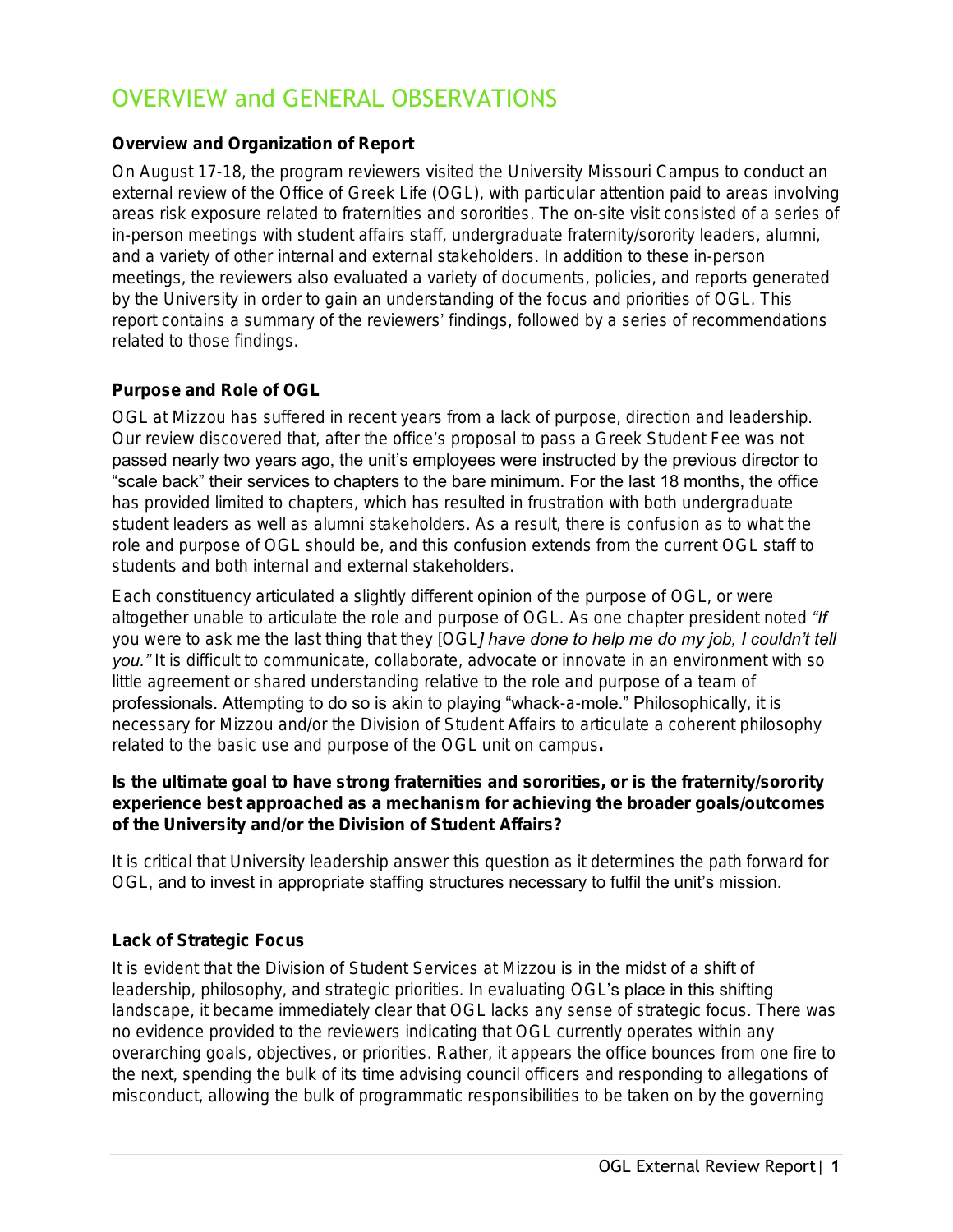councils with little regard for departmental, divisional, or institutional priorities and without any clear metrics for success at the chapter, council or community levels. The one program that OGL seems to take a great deal of responsibility for, the Greek Leadership Summit held in January, was universally dismissed by students as ineffective and poorly designed to facilitate student learning.

### Lack of Communications

A theme that emerged countless times throughout the visit was the perceived lack of communication coming from OGL. This sentiment was echoed by students and both internal and external stakeholders. Students report feeling "in the dark." Alumni reported frustration of OGL not sharing information. Both internal and external constituents report reaching out to the office and receiving no response. One internal stakeholder, who has historically provided chapter programming related to alcohol education, reported being unable to even get a contact list of chapter presidents from the office. It appears that there is a complete void of communication coming from OGL, which fosters both animosity towards the office as well as confusion regarding departmental initiatives.

### Perceived Lack of Support

Students within the F/S community do not feel supported by OGL. This often translates into not feeling supported/valued by the institution. Chapter leaders do not see OGL as a resource or an active participant in the F/S experience on campus. Rather, they see OGL as a reactionary unit that, according one student "only gets involved with us when the shit hits the fan." As another student noted "a fraternity would implode before they would go to the University for help." This view of the office was consistent across the IFC and Panhellenic councils, as well as the culturally-based councils. While NPHC/MGC members felt that they received some support from the office in terms of attendance at their events, even they felt that OGL needed to provide more structure and communication and stated that they felt isolated from the rest of the F/S community.

#### Chapter vs. Council Development

OGL staff appear to have previously made a determination that chapter support/development is not their role. Chapter programming has happened infrequently, and only at a chapter's request. Staff have invested minimally in training or providing opportunities for collaboration among chapter officers, instead delegating this responsibility to national organizations. Admittedly, OGL has taken a "hands off" approach when it comes to chapters, choosing instead to focus all of its energy on council advisement. Based on conversations with OGL staff, it appears that this council advisement takes place more in regards to addressing the personality issues of governing councils with little regard to advancing any strategic objectives.

#### Resource Allocation

Resources are always in short supply. OGL is no different. This is a department stretched thin, not only by minimal staffing and meager programmatic resources, but also by the aforementioned disparate expectations and lack of focus. Whether expectations are scaled back or resources are added, it will be necessary to be intentional about the ratio of expectations to resources moving forward.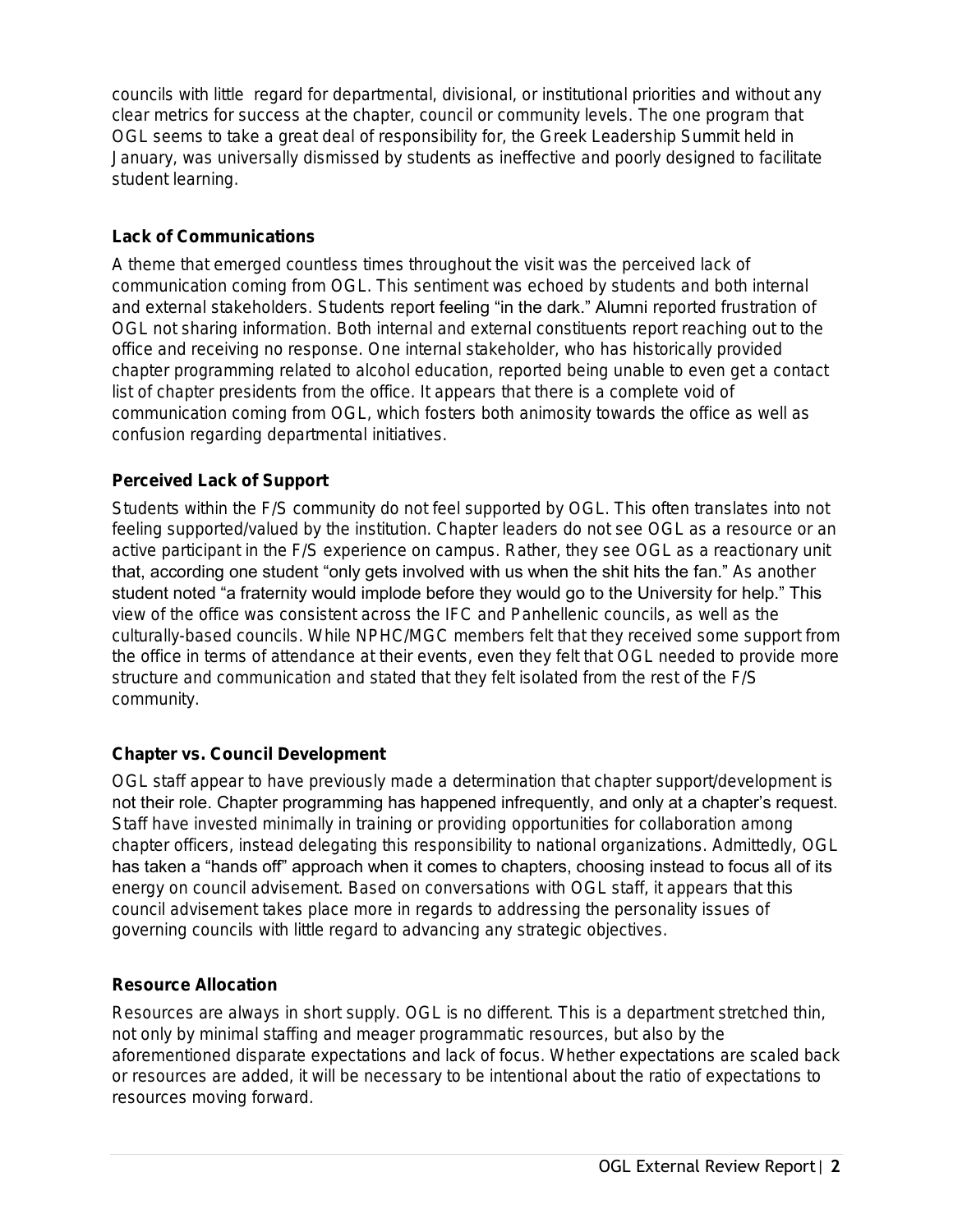### Need for Communication/Collaboration with Alumni

Mizzou has an incredible asset in their fraternity/sorority alumni community. This group of engaged alumni have strong ties to the University and care deeply about the fraternity sorority community, and for at least the last two years (during a period in which OGL administrators intentionally withdrew support from chapters) have served as the greatest source of support for undergraduate chapters. The energy of this group must be tapped into, harnessed and channeled in a positive direction in order to maximize its potential positive impact on the community. Currently, alumni do not feel that they have a voice in decisions being made impacting the fraternity/sorority community and feel disconnected from OGL on matters of mutual concern.

#### Risk Management

As part of this review, a number of areas of potential risk exposure were identified and examined in further detail. These areas are discussed in detail below:

*Unregistered Social Events –* The university's social event registration policies have served to create an environment in which both fraternities and sororities register their large social events and host them at off-campus establishments. These events generally follow the University's social event guidelines.

However, this has also created an environment where unregistered social events happen with great regularity in fraternity houses. These events do not follow the University's risk management guidelines and involve higher risk of alcohol and substance abuse.

The IFC Social Audit policy was originally designed to address these events, but chapters have developed systems designed to "beat" the social audit process, rendering them largely ineffective and pointless. The result is a very low rate of chapters failing these social audits.

Further compounding this problem are the dynamics of police coverage of Greek housing. While technically in city jurisdiction, the local police only conduct cursory patrols and responds to major incidents. University police has a presence in the Greek housing area, but because the houses are not technically in their jurisdiction, they rarely enter the houses. As a result, there is minimal, if any, police presence in and around fraternity houses beyond the "knock and talks" mentioned by campus police leadership.

Chapter-purchased alcohol is a concern at these events. Fraternity members indicated that chapter members would "pass the hat for house booze." This "house booze" is generally beer, but it was stated repeatedly that hard alcohol was often present at these events, provided by individual fraternity members and present in their rooms at the houses.

Sorority leaders (including chapter presidents) indicate that they worry much more about the safety of their members at these informal fraternity house parties in comparison to scheduled events at third party vendors at which risk management protocol is generally followed, and indicated that the majority of incidents involving their members happen in connection with these informal house parties as opposed to registered, planned events.

*Fraternity Recruitment/Freshman Living in Fraternity Houses-allowing students to accept* fraternity bids before they are enrolled, has created a problematic environment that allows freshman students to live in fraternity houses. This is problematic on several fronts. There is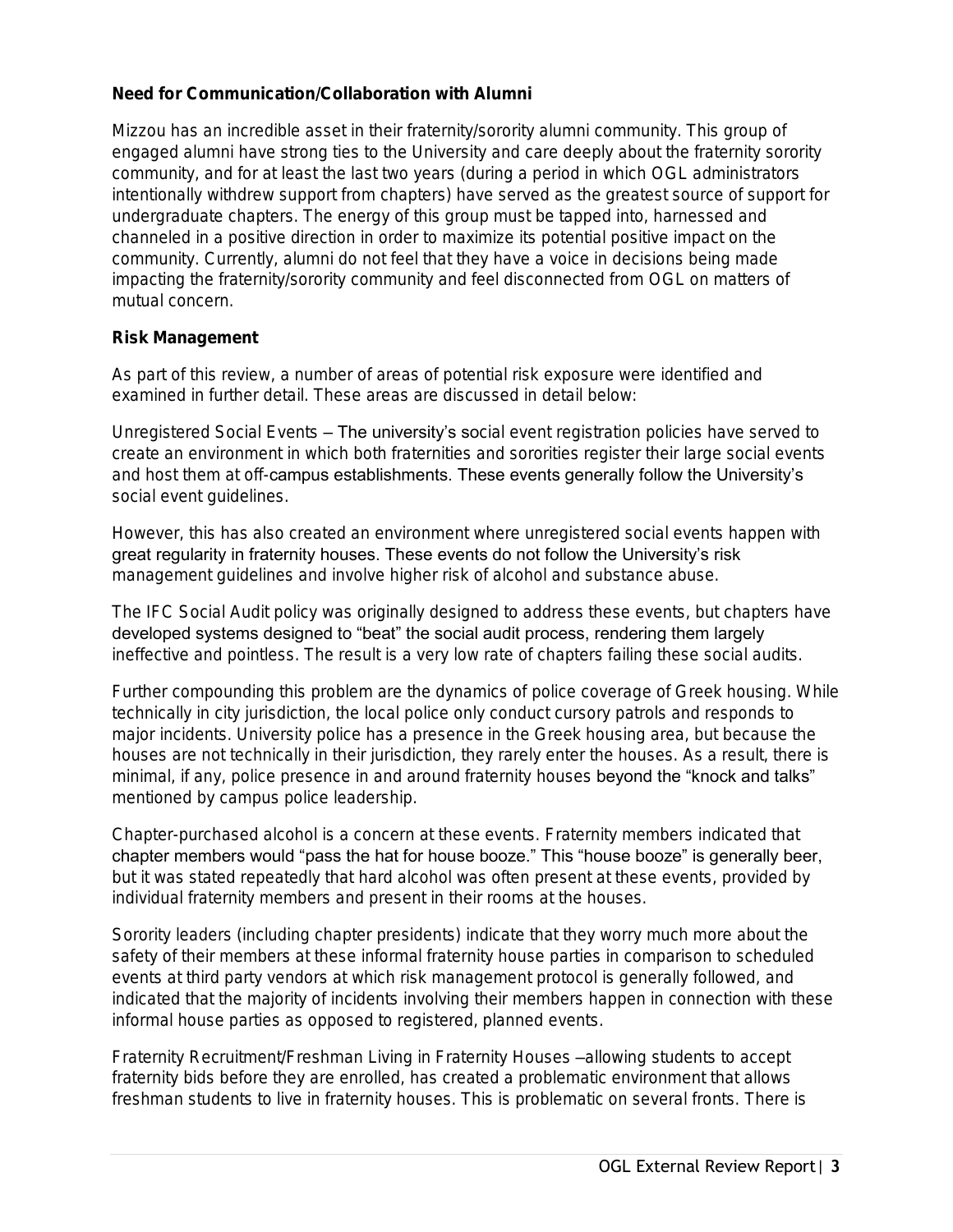ample research to suggest that freshman students who live in residence halls have the most positive academic and co-curricular outcomes.

Secondly, this arrangement perpetuates a two-year fraternal experience in which freshmen live in the house, sophomores run the chapter, and upperclassmen largely "check-out" from the fraternal experience. This significantly detracts from the brotherhood and engagement among upperclassmen, and creates an unsafe situation in which the youngest members of the chapter are running the chapter, placing new freshmen in asocial environment that detracts from their academic pursuits during their freshman year. This environment also creates a distinct divide between fraternity members and non-affiliated students. As one staff member noted, "the biggest divide on campus is not between black and white, it is between Greek/Non-Greek." Both the summer recruitment process as well as the freshman live-in requirements must be addressed.

*Syllabus Week* – A concern discussed by both students and alumni were the risk associated with "syllabus week." During the first week of classes, fraternity and sorority members perpetuate an expectation that professors only review the syllabus and that there are no academic expectations beyond that. As a result, this week (which coincides with the fraternity informal recruitment period) turns into a week of increased partying and substance abuse on the part of fraternity and sorority members. This is generally the first week that new students are on campus, immediately following sorority recruitment, and while fraternity freshman have just moved into fraternity houses.

*Substance Abuse –* There is a general perception among students that substance use/abuse within the community is common, particularly among fraternity members.

*Underground/Unrecognized Groups –* In the last two years, the University has withdrawn recognition from two fraternities who continue to operate with the blessing of their national headquarters in spite of their loss of recognition. In addition, campus sororities continue to host social functions with these unrecognized fraternities. This is a dangerous precedent. If a culture is established on campus in which students realize that loss of University recognition poses no significant threat to the existence of a chapter, then groups will become increasingly likely to operate underground without the University's blessing. Steps must be taken with the stakeholders involved in the two current unrecognized groups to bring those groups back into the fold and subject to the oversight of the University.

*Hazing –* There is a concern among students that hazing is an accepted part of the fraternity new member process. Several fraternity and sorority leaders agreed that alcohol consumption was the "biggest problem" in conjunction with hazing. Another person noted to the reviewers that coerced alcohol use and personal servitude had largely replaced any physical hazing taking place on campus. The hazing is compounded by the fact that most freshman fraternity members live in the fraternity house, where they have no privacy.

Adversarial, Lengthy Organizational Conduct Process

The most salient theme in meetings with student leaders was the common refrain of "we only hear from the University when there is a problem" and "it feels like the University is out to get us." This sentiment seems to stem from an adversarial, lengthy organizational conduct process that often catches student leaders by surprise weeks, if not months, after violations are alleged to have occurred. If an individual is alleged to have been consuming alcohol at a fraternity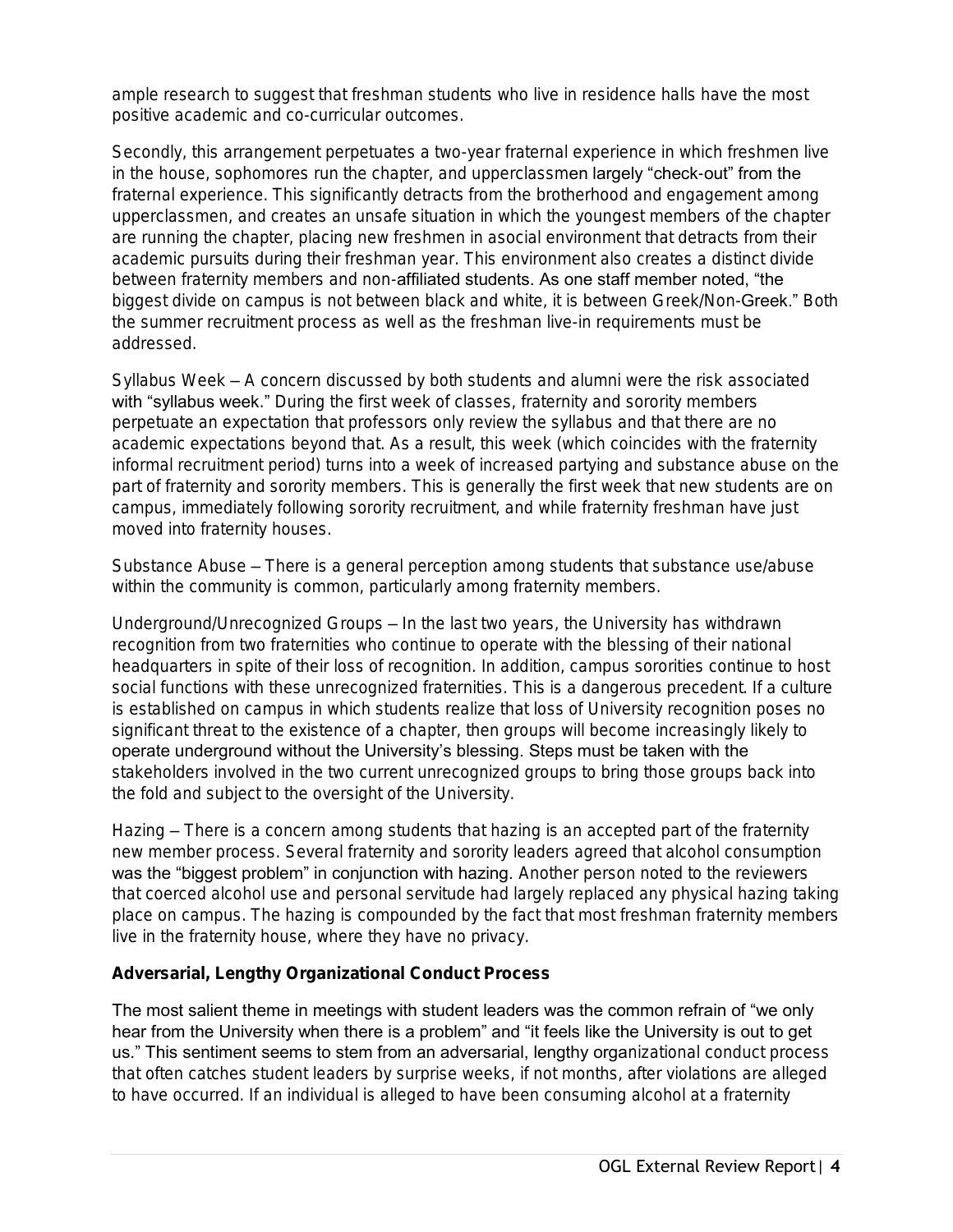house, the chapter's first communication is a "notice of charges" that is usually sent several weeks after the event is alleged to have occurred. While the majority of these cases are handled informally (only one out of the last approximately 50 cases have gone to a formal hearing), the process can and should be adjusted to create a spirit of partnership between the University and Greek organizations.

### Students of Color Do Not Feel Supported by University

Students from both the NPHC and the MGC indicate that they do not feel supported by the University. As smaller groups on the campus, they do not have the financial resources that many IFC and Panhellenic groups enjoy, and indicate that funding is incredibly difficult to attain through the general student org funding process and, according to them, no funding is specifically set aside for culturally-based groups or initiatives. Students shared several anecdotes related to the perceived lack of support – NPHC leaders indicated that they had three council advisors over the last three years. Students indicated that at a recent Midnight BBQ event hosted by the University there was no music played that appealed to students of color. Students indicated that no small-group housing was available for smaller, culturally based groups on campus. Students indicated that, outside of the annual Greek leadership retreat there was no focus on cross-cultural collaboration or programming between the historically white governing councils/chapters and culturally-based chapters/councils. As one student summarized in his comments "Inclusion just does not seem to be a priority for the institution."

### Focus Area One: Role and Purpose

While many of the recommendations presented in this document are of an actionable nature, it is necessary to preface those with a set of recommendations that are of a philosophical nature. Clarity regarding MIZZOU's relationship with fraternities and sororities will inform how or if the remaining recommendations are implemented.

1.1. Articulate a clear and concise purpose that provides a sense of focus and clarity related to functions that OGL is uniquely positioned to carry out.

a) Inventory existing resources on campus to eliminate duplication of efforts, to maximize resources and to ensure quality of program and service delivery.

1.2. In cooperation with the F/S councils, their member organizations and chapter advisors, articulate a set of concrete areas of focus that map to university and divisional outcomes. These areas of focus then become the cornerstone of each program, advising session and/or training -- the purpose of which is to build the community and its chapters in a manner that consistently mobilizes university and divisional objectives.

1.3. Articulate a clear set of *Program Level Outcomes* (PLOs) for the OGL. The OGL should develop a clear set of *Course Level Outcomes* (CLOs) for each individual program and service (e.g. event review, member education, individual meetings, etc.). The current learning outcomes provided to the reviewer are poorly written and are not mapped to any over-arching department-level program level outcomes or any divisional or institutional goals or objectives.

*a)* Use this framework to evaluate existing programs and services and to develop future programs and services to ensure focus, consistency, intentionality and clarity in both the overall F/S advising program and in its associated programs and services. *\*This is the identical process that a new academic program might utilize to ensure that an individual*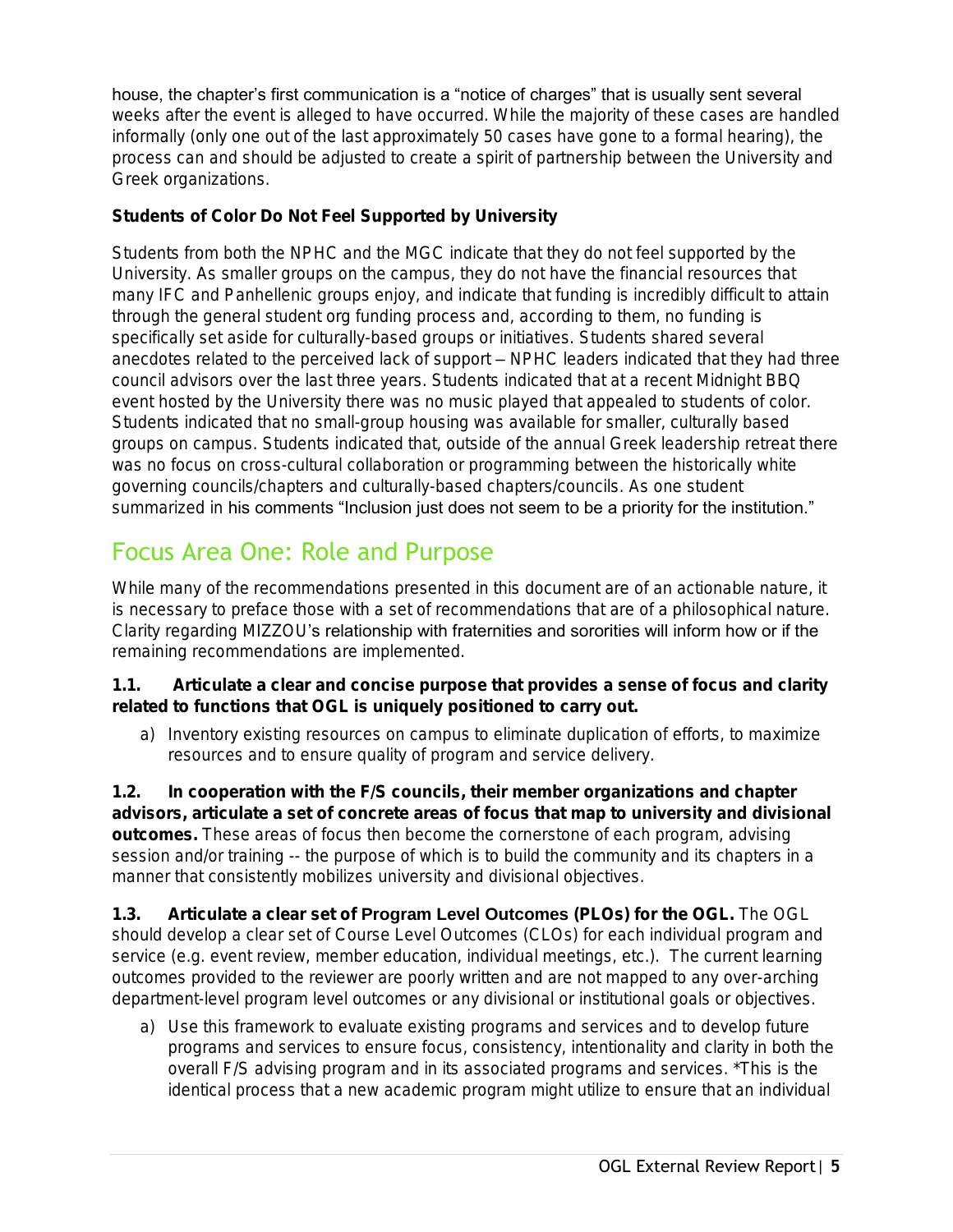*course session contributes to course-level outcomes and that an individual course contributes to program-level outcomes.* 

1.4 Ensure that new initiatives are tailored to address specific needs. As OGL staff have additional time to manage a broader portfolio of responsibilities, it is important to ensure that any new initiatives are narrowly tailored to address a specific institutional need. An example that came up multiple times during the reviewer's visit was the question of whether or not OGL should develop and implement a social event registration process for fraternity/sorority chapters. As these events occur off campus, and are already being policed through relationships with local law enforcement, and information regarding any incidents is being shared with the institution, what would the institution gain by having events registered with OGL when considering the amount of staff time and energy that would be necessary to devote to managing such an event registration process? The development of such a practice would be best described as a solution in need of a problem. OGL staff and their supervisory units must realistically examine departmental human resources and prioritize OGL functions to ensure that all primary functions of the office are narrowly-tailored to meet specific institutional objectives.

# Focus Area Two: Fraternity/Sorority Chapters and Governing Councils

While separate and distinct from the OGL, the F/S chapters and governing councils must do their part to ensure the intentionality, consistency and clarity that will be necessary to foster the desired F/S community.

2.1. In cooperation with the F/S councils, their member organizations and chapter advisors, OGL should develop a formal statement of relationship, shared expectations and community standards. This statement should include: conditions and responsibilities of recognition, mutual expectations regarding housing facilities (if applicable), reference to all relevant policy and governing documents, explicit institutional expectations and rationale for expectations that exceed general student organization expectations and a thorough record of organizational accountability mechanisms.

2.2. Each F/S governing council conduct a thorough internal review of documents, structures, policies, procedures and programs to ensure relevance to the community, clarity of purpose and connection to institutional/divisional/departmental outcomes.

- a) The purpose of each governing council should be reviewed, redefined (if necessary) and communicated in a manner that articulates alignment with community purpose and institutional priorities.
- b) The structure of each governing council should be designed in a manner that efficiently mobilizes the purpose of the council. Past policies, titles and/or executive board/committee positions should not necessarily dictate future structure. *\*Note: This also relates to the diversity and inclusion/cultural competency recommendations referenced later in this report.*

2.3. F/S chapters should review Inter/National risk management policies to ensure compliance and determine needed areas of clarification and/or member education. Education is particularly needed around risk management/social event policy, as most chapter "social events" are unregistered, unofficial gatherings (often taking place after dry pre-events) at unofficial houses off campus. Organizations are taking a significant risk in hosting these events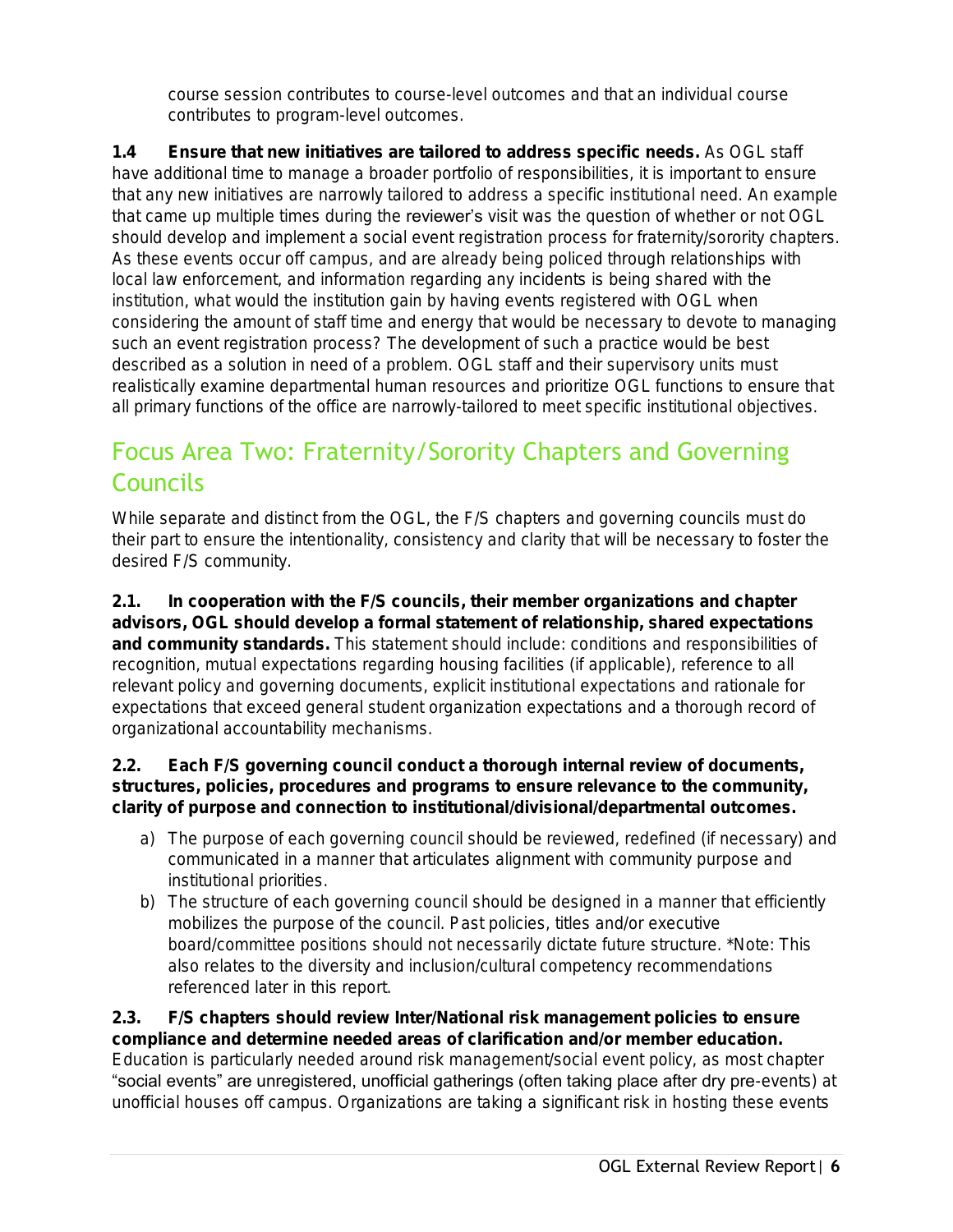and do not appear to have adequate training related to how these events should be hosted, managed, etc.

2.4 OGL should work with stakeholders to administer a needs assessment to better understand what services chapters are receiving through their national headquarters, what services they are receiving from other departments on campus, and what services need to be provided by OGL. As students reported feeling unsupported by OGL, it is important to develop an understanding of community needs with regards to programmatic and training efforts. As OGL seeks to better understand how it can adequately service chapters, it must determine the programs and services most needed by chapters – and to avoid unnecessary duplication by understanding what training they may be receiving from their national organizations.

### Focus Area Three: Assessment/Strategic Planning

The reviewer evaluated the OGL departmental assessment efforts. While OGL has gathered a great deal of data, there is no tangible assessment plan, no clarity of how the data gathered has been used for continuous improvement, and no demonstration of how the assessments conducted previously have been linked to departmental, divisional, or institutional objectives. The department must develop a more strategic approach to assessment and planning.

3.1. Analyze and prioritize critical issues, selecting 3-5 areas in which the department should focus its efforts. This should be an extension of the role and purpose functional review previously referenced in recommendation 1.3. This can be accomplished through the examination of previous assessment data, gap analysis, SWOT or SOAR analysis, or through observation of community trends and issues. Care should be taken to align these critical issues with institutional and/or divisional priorities.

3.2. Determine appropriate assessment measures. These measures may include institutional data (i.e. GPA or conduct statistics), survey data (i.e. attitudes, beliefs, behaviors) or qualitative data (i.e. focus groups, interviews, analysis of written documents) derived from identifying critical issues/focus areas.

3.3. Collect baseline data where applicable, to determine current status of community at the beginning of the change initiative. Once baseline data are collected and reviewed, targets in each area can be developed (i.e. reduction in hazing-supportive attitudes, increases in feelings of belonging, etc.).

3.4. Develop tactical plan, mapping advising techniques, curriculum, and other educational programming to desired outcomes. Funding should be prioritized on those initiatives most likely to impact positive change in target areas.

3.5. Assess to measure growth/change, using data to demonstrate impact of educational initiatives, revise those initiatives, and determine future focus areas if targets are met.

The process outlined above should be the model for a three-year strategic planning and assessment project aimed at addressing key issues identified by OGL staff, and departmental resources should be diverted from other areas to focus on the 3-5 key issues selected, assessing the impact of the staff's initiatives over time.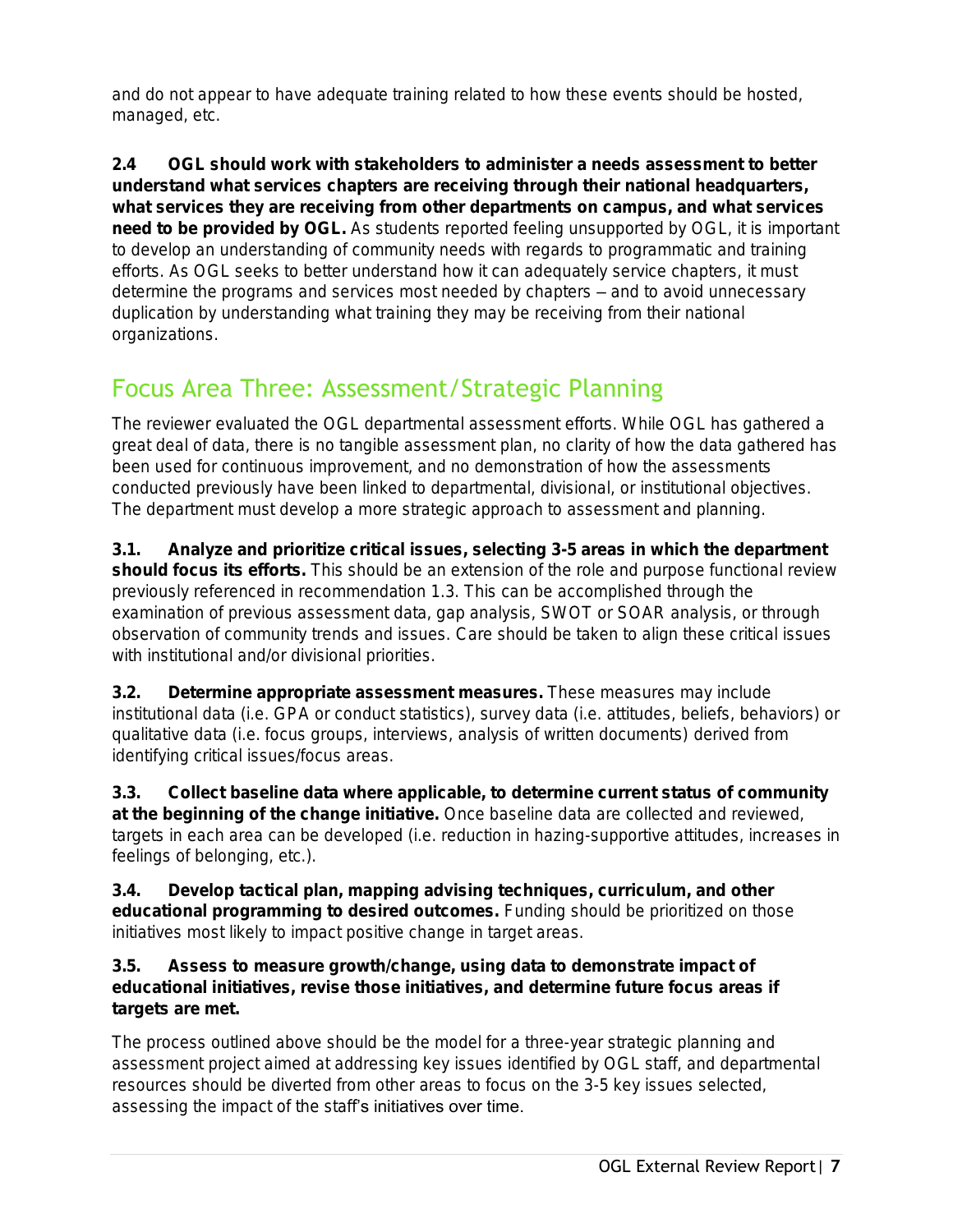### Focus Area Four: Organizational Conduct

The reviewer was specifically asked to provide feedback related to the organizational conduct process, particularly related to the role that OGL should play in the conduct process with fraternities and sororities on campus. In our conversations with students and other stakeholders, it was clear that OGL is currently viewed (especially by IFC and Panhellenic) as an office whose primary focus is policy enforcement. This impression has created an environment in which students and other external stakeholders avoid sharing information with OGL staff because of a fear of punishment and/or lack of trusting relationships. It has also created an environment in which OGL staff have devoted significant time to the organizational misconduct process at the expense of other needed investments of time and resources. As described by one alumnus advisor "there are too many cooks in the kitchen."

The current process lacks transparency, is adversarial, and takes much too long to move through the investigation/adjudication process. In order to achieve many of the objectives laid out in this report and articulated by University administrators for the OGL unit, the current model of organizational misconduct adjudication must change in order to allow for more trust and better relationships between OGL staff and fraternity/sorority members.

In examining OGL goals, current practices at the University, staffing/budgetary limitations, and industry best practices, it is recommended that:

4.1. The Division of Student Affairs adopt a three-pronged approach to addressing organizational misconduct on campus, dividing organizational violations into three tiers, with specific plans associated with alleged violations of each tier. These tiers and the suggested adjudication process are outlined and summarized in Table 1.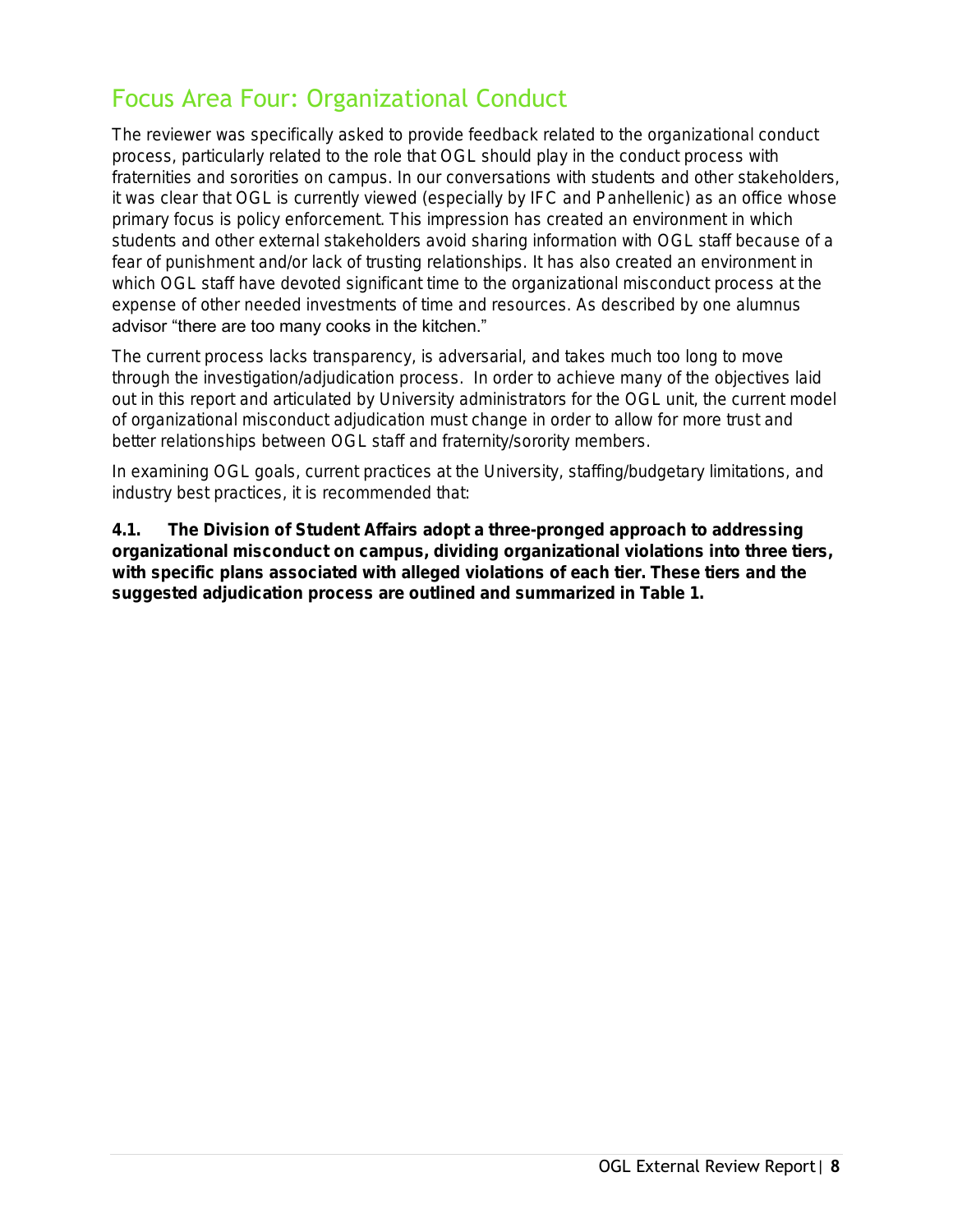### *Table 1 – Organizational Conduct Adjudication Process*

| Tier<br>Description     | Tier 1 - Low-Level<br>Violations/Mid-Level<br>Violations with<br><b>Proscribed Outcomes</b>                                                                                                                                                           | Tier 2 - Mid-Level<br>Violations without<br><b>Proscribed Outcomes</b>                                                                            | Tier $3 - High-$<br>Level Violations                                                                                                                                  |
|-------------------------|-------------------------------------------------------------------------------------------------------------------------------------------------------------------------------------------------------------------------------------------------------|---------------------------------------------------------------------------------------------------------------------------------------------------|-----------------------------------------------------------------------------------------------------------------------------------------------------------------------|
| Violation<br>Examples   | <b>Unregistered Social</b><br>$\bullet$<br><b>Events/Social Events</b><br>with Unrecognized<br>Groups<br>Recruitment<br><b>Infractions</b><br>Minor Alcohol<br>$\bullet$<br>Infractions<br><b>Housing Violations</b><br>$\bullet$<br>Noise Violations | Mid-Level Alcohol<br>$\bullet$<br>Violations (Common<br>source, distribution to<br>minors, etc.)<br>Vandalism/Theft<br>Fighting/Physical<br>Abuse | Hazing<br>$\bullet$<br>Sexual<br>$\bullet$<br>Misconduct<br>Sexual<br>$\bullet$<br>Harassment<br>High Level<br>$\bullet$<br>Alcohol/Drugs<br>(Transports,<br>$etc.$ ) |
| Adjudication<br>Process | <b>Proscribed Penalty</b><br>assessed by OGL,<br>appealed to council<br>judicial boards                                                                                                                                                               | Partnership Process-<br>Chapter Self-Investigation<br>and Development of<br>Outcomes with OGL                                                     | Cases<br>investigated and<br>adjudicated by<br>Student Judicial<br>Affairs or<br>appropriate<br>officials                                                             |

For Tier 1 incidents, proscribed penalties would be automatically assessed (a menu of these penalties would need to be determined by staff – i.e. an unregistered party is a \$250 fine and loss of a future scheduled event) by OGL upon receiving report related to alleged misconduct, if OGL believes the behavior is more likely than not to have occurred. If organizations choses to appeal those penalties, the appeal would be made to the appropriate council peer governing/judicial board, removing OGL from the decision-making process for these incidents.

For Tier 2 incidents, organizations would be notified by OGL that a report of a potential violation had been received, and a meeting with organizational leadership scheduled. The organization would then be given the opportunity to conduct its own internal investigation and suggest outcomes related to addressing the incident in question. If OGL and the Office of Student Conduct are both satisfied with the investigation and outcomes, they will be accepted and the case closed. If OGL and/or Student Conduct are not satisfied with either the investigation or report, the case would be forwarded to Student Conduct for further investigation/adjudication.

For Tier 3 incidents, cases would be investigated and adjudicated by the Office of Student Judicial Affairs under the Student Code of Conduct.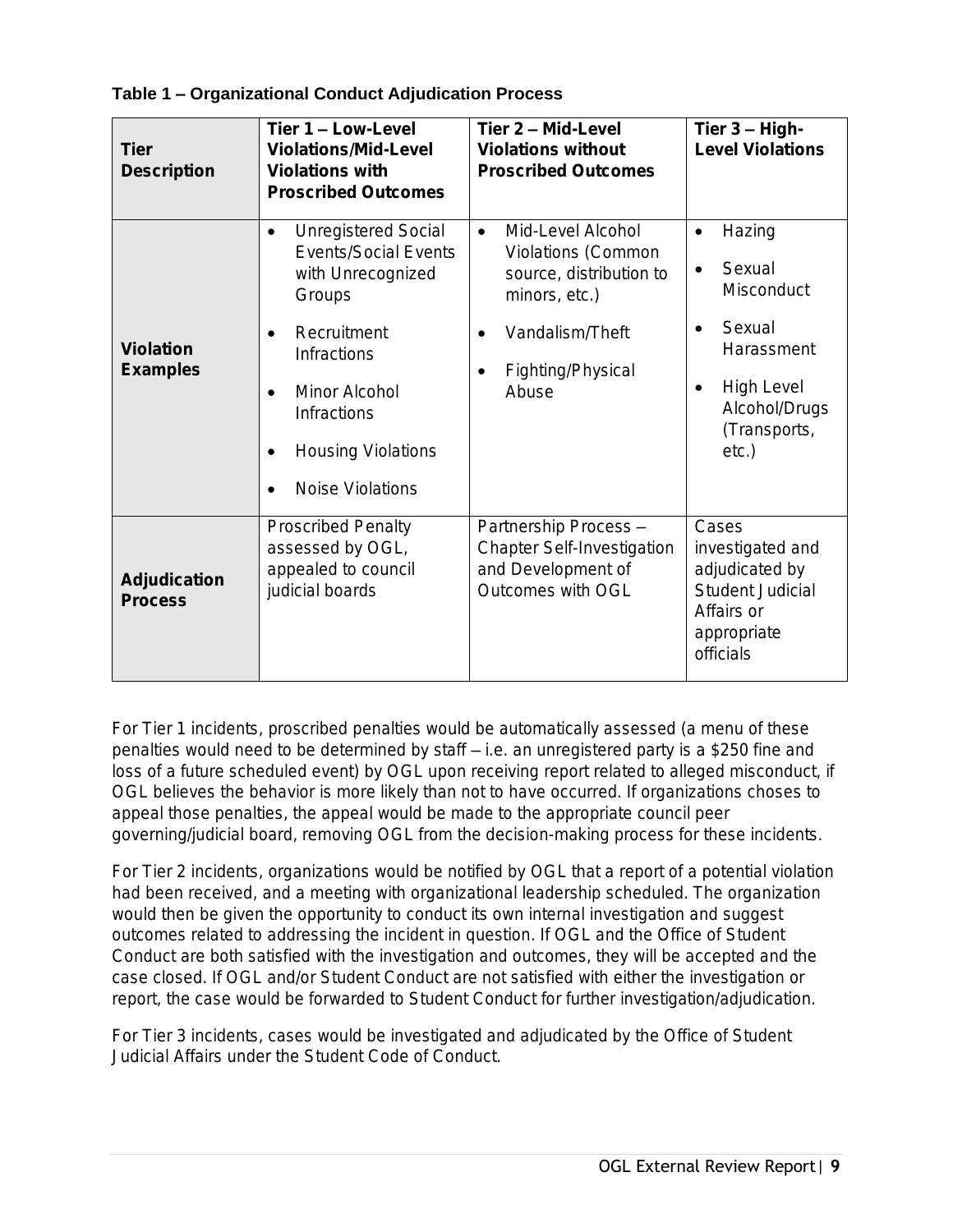The reviewer feels that the implementation of such a model would serve the dual benefit of reducing staff time in investigating/adjudicating organizational misconduct while at the same time building trust and goodwill between undergraduate chapter leaders and OGL staff by removing them from the investigation/adjudication process while allowing them to work in partnership with organizations in resolving their own misconduct issues and building a culture of self-governance.

There is also an articulated need for transparency in the organizational misconduct process. Students and alumni alike expressed frustration for a process that is ill-defined. One alumnus advisor stated *"we have no idea how it (the organizational conduct process) works."* Another stated that, when trying to get questions answered during a lengthy investigation process, the only answer he received was *"we can't talk to you right now."* In continuing to transition the manner in which the institution handles these cases, the University must ensure transparency in the process by having a clearly articulated policy and procedure, points of contact, and clearly delineated roles and responsibilities in the process.

Lastly, the implementation of such a process would be less adversarial that the current system. As noted by one student *"the sanctions we receive seem designed to trip us up,"* noting that organizational sanctions rarely, if ever, resulted in meaningful culture change. The implementation of the system above reframes the focus away from punitive "sanctions" and towards a collaborative approach with undergraduates, alumni and national organizations on "outcomes" that have student-buy in and are intentionally crafted to change organizational cultures. The shift in philosophy from "sanctions" to "outcomes" is an important one that will result in less animosity, a system that is perceived as less adversarial, and positive changes in culture.

If this or a similar model is adopted, University Policy 200.020 (Rules of Procedures in Student or Student Organization Conduct Matters) will need to be rewritten. Ideally, University Policy 200.020 would remain in place for individual student conduct cases, and a new policy, reflective of the recommendations in this report, would be developed specifically for organizational misconduct procedures.

### Focus Area Five: Underutilized Partnerships

Generally, OGL benefits from a healthy relationship with and among key internal stakeholders within student affairs and beyond. Relationships between OGL and other divisional departments, the Division of Inclusion and Equity, University Development Division, and Public Safety Services are present, but appear to be lacking truly collaborative efforts positively impacting the student experience.

5.1 Develop programmatic framework involving internal constituents. Once OGL conducts the reviews suggested in Section 2.4 and all of Focus Area Three, it should work with internal stakeholders to develop a programmatic framework to ensure that fraternity/sorority members are receiving necessary education without unnecessary duplication.

5.2 Partner with the University Development Division to develop strategic plan for engaging fraternity/sorority alumni and parents. Multiple institutions do this work very well. In examining benchmark institutions related to fraternity/sorority alumni and parent development, consider the University of Alabama, Clemson University, Miami University of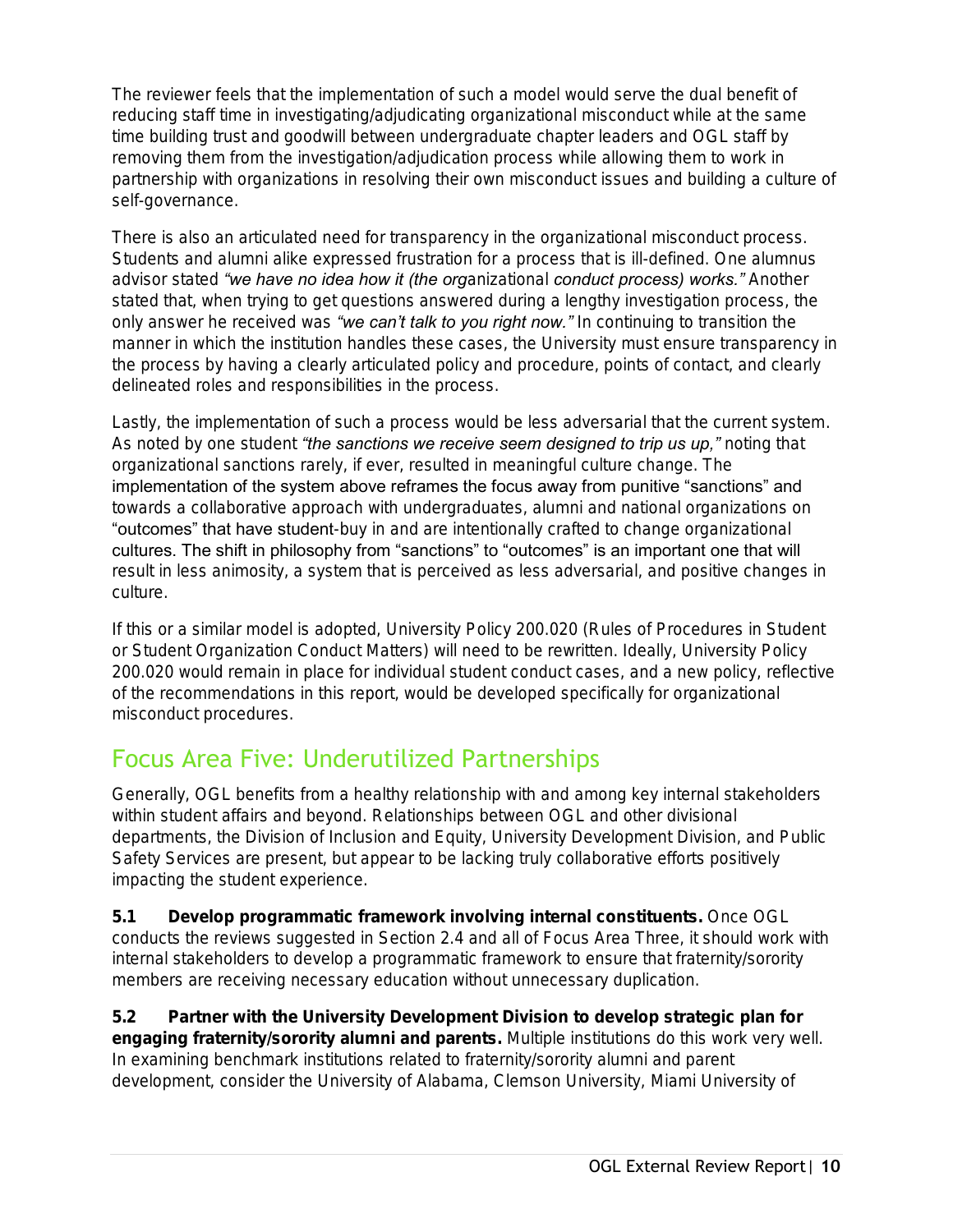Ohio, Rochester University, Cornell University, the University of Maryland, and Texas Christian University.

5.3 Develop Stronger Partnerships with Alcohol/Other Drug Prevention and Sexual Violence Prevention Offices. As previous leadership of OGL intentionally disengaged from partnering with key offices on campus, once strong prevention partnerships have been severely damaged. OGL must work closely with campus prevention partners to ensure that appropriate education is being delivered to campus fraternity and sorority members.

- a) Develop framework for alcohol/drug prevention programming The AOD prevention office currently appears to only be utilized in organizational sanctioning for alcohol-related violations. OGL should work with the AOD office to develop a comprehensive prevention education framework targeting new members, chapter officers, and chapters with alcohol-related policy violations.
- b) Partner with Title IX/Sexual Violence Prevention in Maintenance of Peer Educator Program – Several individuals brought up concerns related to the current structure of a previously successful men's peer education program related to violence prevention. The person previously responsible for that program has moved to another role, and oversight for the program has been assumed by staff in OGL. Concerns have been raised as to whether or not OGL staff has the expertise in violence prevention in order to properly maintain this program. OGL should develop a formal partnership with appropriate campus entities to ensure this program's continued success.

# Focus Area Six: External Stakeholders

MIZZOU has a very unique situation with regards to its external stakeholders, particularly when it comes to fraternity/sorority housing. Having a private developer work independently of the institution to provide fraternity/sorority housing is a model that is unique to Mizzou. Given the unique nature of the university's fraternity/sorority housing model, Mizzou must carefully and thoughtfully consider its approach to external stakeholders.

6.1. Create a Comprehensive Communication Plan designed to engage the various constituencies with clear, direct, frequent and targeted messages and solicitations for input. The absence of information creates a void filled by students sharing their versions, or selected information with various constituencies. Controlling the "rumor mill" by streamlining information, engaging in targeted messaging and soliciting feedback about what external stakeholders are hearing are key factors to maximizing relationships with alumni in order to advance the institution's mission. For example, when a fraternity chapter is closed, getting messages out to key stakeholders (chapter advisors, alumni affairs, development, etc.) regarding the issue to get ahead of the rumor mill should be of paramount importance.

6.2 Create Alumni Advisory Council – There is great interest among external alumni stakeholders to have a model of shared governance within the Greek system involving undergraduate councils, university administrators, and fraternity/sorority alumni leadership. The establishment of an Alumni Advisory Council would address this need. This council should be chartered with specific advisory responsibilities related to the governance and direction of the Greek system, and should be charged with working in partnership with both the University and undergraduate chapters to both improve and grow the community, promote the health and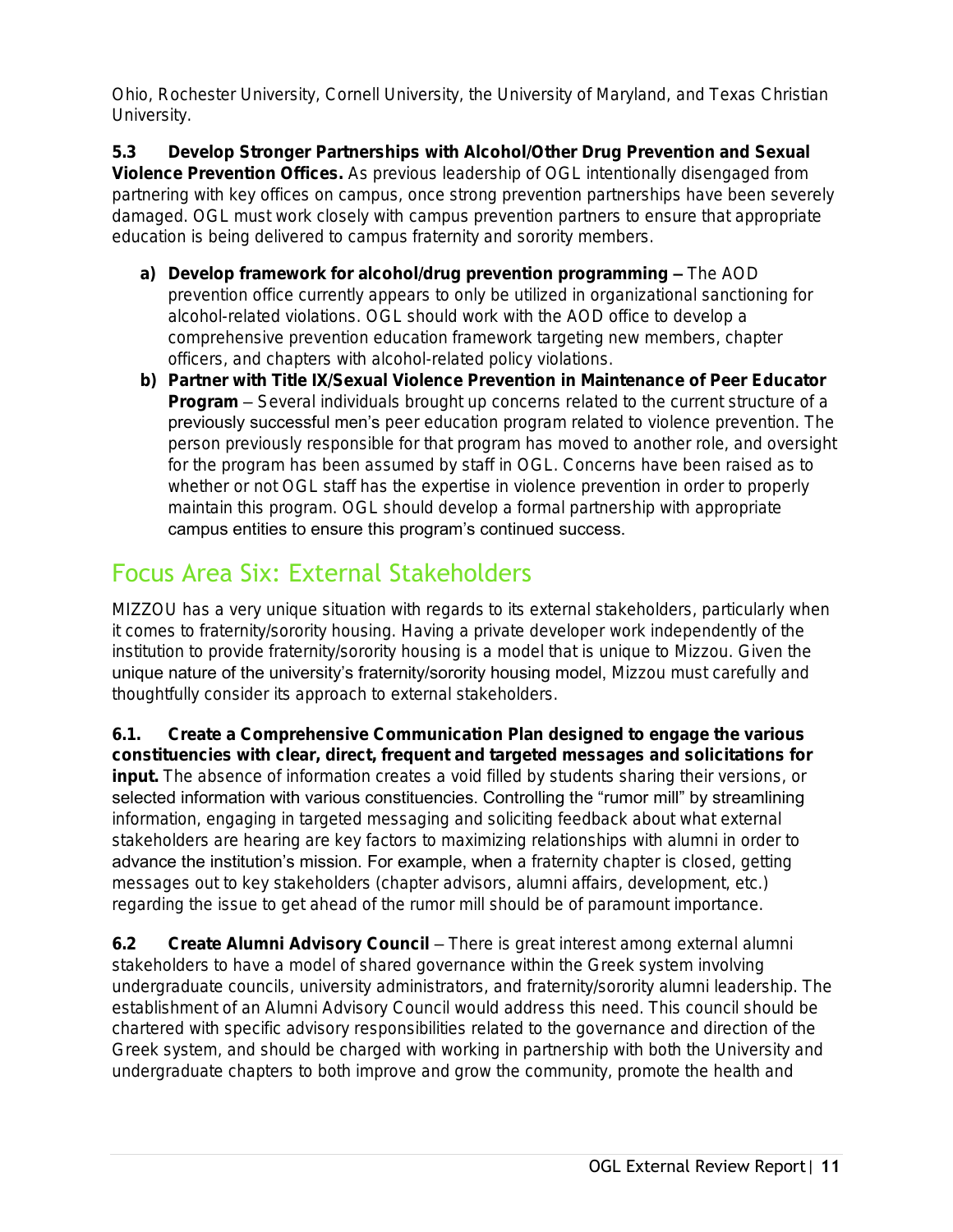safety of community members, and promote self/peer-governance among the fraternity/sorority community.

6.3 Invest in the recruitment and training of chapter advisors. Mizzou benefits tremendously from having a group of invested alumni members who devote significant time and energy working with undergraduate chapters. OGL should prioritize working with chapters to recruit and train alumni advisors to serve specific roles within undergraduate chapters (i.e. recruitment, new member education, etc.). By investing time and energy into getting alumni involved and trained to serve Mizzou chapters, OGL will be better able to achieve its strategic objectives by aligning alumni advisors in advancing those efforts.

6.4 Investigate Formal Partnership with North American Interfraternity Conference – The NIC has implemented a campus support model that provides fraternity communities with programming, resources and expert guidance in an ongoing fashion. The University, in conjunction with the IFC and fraternity alumni, should investigate and consider the implementation of a formal partnership with the NIC in order to continue providing positive culture change within the community.

# Focus Area Seven: Risk Management

7.1 Revamp Social Audit/Social Event Registration Process. The drinking taking place inside fraternity houses is the single greatest risk management concern. Current policies and practices have created an environment where only a handful of "registered" social events at third party vendors take place in a given year, while the majority of chapter social events are unregistered events taking place in residential areas of chapter houses. Steps must be taken to reverse this trend.

Any changes must, from the outset, have buy-in from students and stakeholders (advisors, house corporations, national organizations, etc.) in order to have the desired impact. Building and generating buy in should take place over a series of conversations, with the mutual understanding that the ultimate goal of any proposed changes is promoting student safety.

In order for the Social Audit Process to be truly impactful and well-designed to curb high-risk drinking, the following steps should be taken:

- a) Fraternities Agree to Register all Social Events in Houses Any changes in the social event management process must be predicated upon agreement by campus fraternities to bring unofficial social events "above board" by registering the social events taking place in chapter facilities. In the current model, events are unregistered and, as a result, do not follow established risk management guidelines. Under a new model, fraternities must agree to register events at their houses, and the penalty for failing to register a social event should so severe as to be a deterrent from failing to register. By bringing these events into the light, further risk management procedures can be implemented to ensure that these events are providing a safe social environment for students.
- b) Fraternities Agree to Ban Hard Alcohol/Common Source from Chapter Premises Once campus fraternities come to agreement on registering social events that take place in chapter houses, agreement must be reached on banning all hard alcohol (any drinks with an ABV higher than 15 percent) from chapter premises. Again, the penalty for violation of this provision should be sufficient to serve as a deterrent for would-be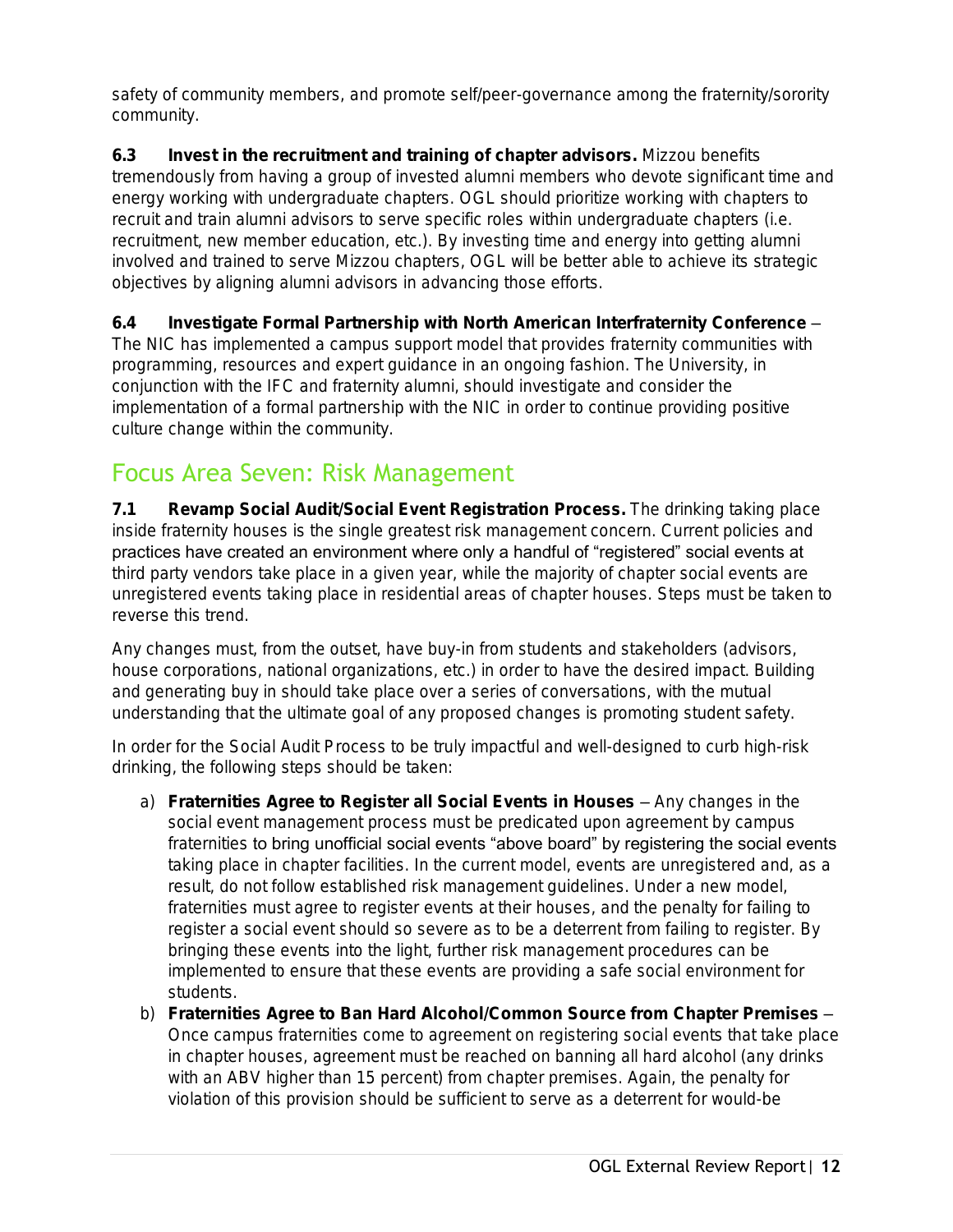violators (both individually and organizationally). Fraternities should agree upon sanctions they will impose internally on individual members who violate this provision, and the IFC/University should develop sanctions for chapters who fail to hold individual members accountable.

- c) Fraternities Agree to Strict Implementation of BYOB Policies The current "pooling of funds" to purchase alcohol for these unregistered social events is legally no different from the purchase of alcohol with funds directly from the chapter treasury. Fraternity chapters must agree to a BYOB policy for chapter social events. This policy should contain strict enforcement of both the type (no hard alcohol) and amount (no more than six, 12 ounce beverages) of alcohol permitted.
- d) Implementation of 3:1 Guest/Member Ratio Social events held at the chapter facility must adhere to a strict policy of no more than three guests per member, or the maximum number allowed in the facility under fire code, whichever is smaller.
- e) Development and Implementation of Event Security Protocol In addition to social audits, the University should work with IFC/the fraternity community to identify an outside firm to provide security during registered social events. This firm should be approved by the University, should carry appropriate licensure, insurance and bonding, and should be required to have all staff complete mandatory training on University policy and social event protocol. Policy related to the firm's operation should outline expectations of policy enforcement (BYOB, Member/Guest Ratio, No hard alcohol, etc.) as well as expectations of reporting incidents to the University/University Police. The MOU with the security firm should outline these expectations as well as the University/IFC's avenues of recourse in the event that the firm fails to meet these enforcement/reporting expectations.
- f) Mandated Inspections of Registered Social Events and Spot Checks on Nights with No Social Events – Social audits should happen regularly throughout the night of any registered social events, ensuring that proper procedures are being followed (BYOB, appropriate member/guest ratios, no hard alcohol, etc.). In addition, chapters should be randomly selected for spot-check social audits on evenings with no registered social events to ensure that polices are being followed.
- g) Guest Rooms Opened During Audits/Inspections The glaring flaw of the current social audit process involves the fact that residents' rooms remain closed during audits. As a result, if a social event is happening, members and guests merely step into rooms and close the doors until the audit is completed. New policies must give social auditors the right to enter into guest rooms during inspections (no differently than when RA's/RHD's enter residence hall rooms for inspections) or, at minimum, for all guest rooms to be opened, in order to close this significant loophole
- h) Alcohol Restricted to Common Areas During Registered Social Events Research suggests that by removing alcohol/drinking from guest rooms during registered social events and restricting its use/availability to common areas during social events curbs both binge drinking and sexual assault. If policies are developed allowing social auditors to enter into residents' rooms during inspections, the need for students drinking in rooms should thus be reduced or eliminated. Correspondingly, social event policies should restrict the presence of alcohol from guest rooms during and up to two hours following registered social events. During this time, alcohol should be restricted to common areas only and restricted from residential areas.
- i) Appropriate Limits on Number of Social Events Per Academic Semester The University should work with the IFC and fraternity leadership to determine an appropriate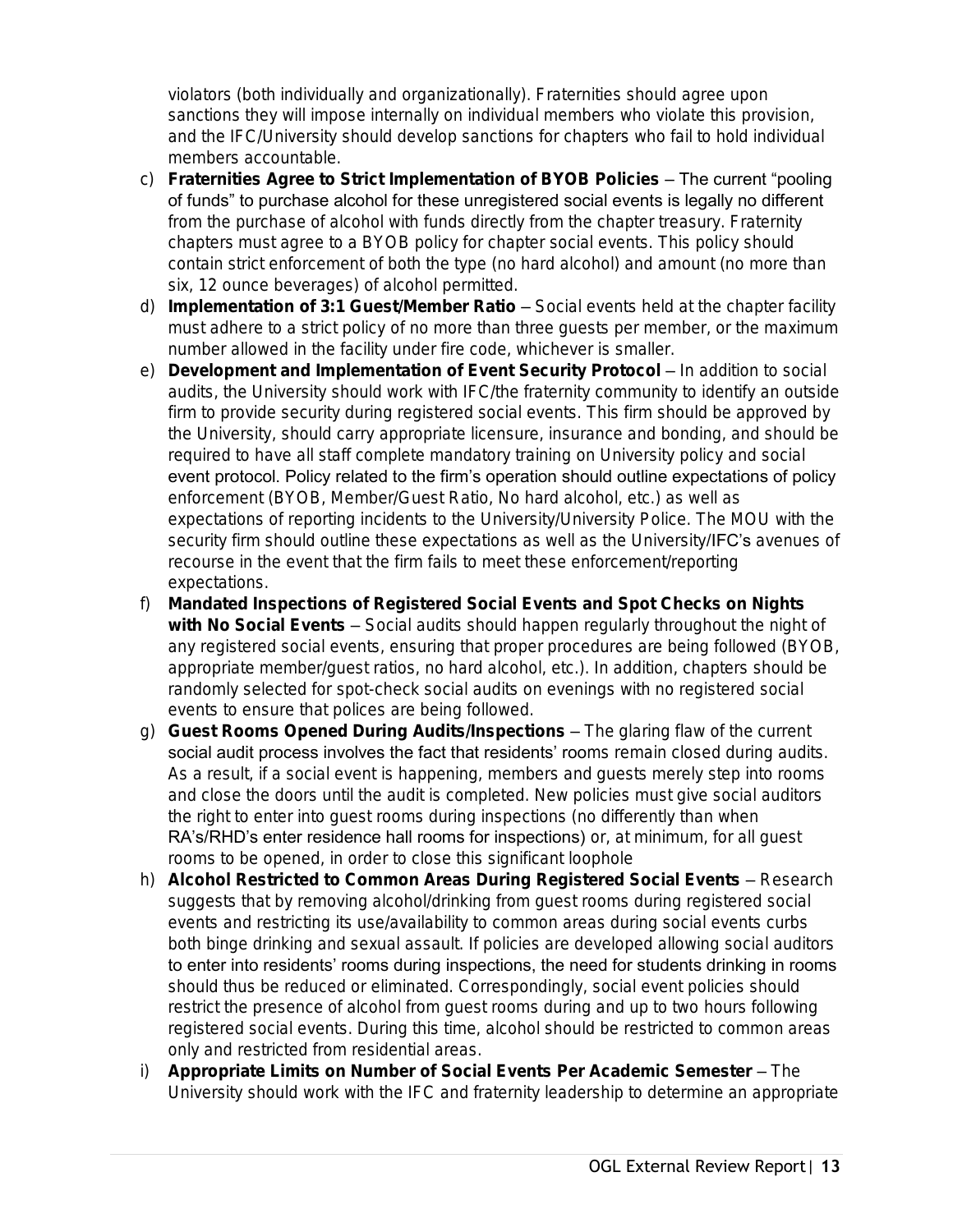limitation on the number of social events that may be held by a chapter during any given academic semester. This limitation should consider social culture, student health/safety, and the University's academic calendar.

j) Enhanced Coordination Between University Police and Local Police Regarding Policing of Fraternity Housing Area –The University should revisit the existing relationship between the UPD and local police to create consistent expectations regarding the policing of off-campus fraternity housing in a manner that will increase police presence both in and around fraternity houses in an effort to promote student safety and accountability to both University policy and federal/state/local laws. If CPD does not wish to engage in this process, UPD should, with help from the General Counsel's office, determine what steps can legally and practically be done to comport with these recommendations.

These proposed policies are consistent with the proposed NIC Health and Safety Standards, which should be investigated as a potential option for implementation.

7.2 Invest in Comprehensive Hazing Prevention Program –The University, IFC and other stakeholders should invest in a comprehensive hazing prevention program designed to educate students, improve the institution's ability to investigate and adjudicate low-level hazing cases, and provide organizations with the framework to create meaningful rites of passage for new members in ways that do not endanger their health or safety. Specifically, the University and stakeholders should implement the following steps related to hazing prevention:

- a) Establish University Hazing Prevention Task Force This permanent standing committee should include representatives from all corners of campus involved with student groups commonly associated with hazing nationwide (including OGL, athletics, campus recreation, university bands/performing arts, ROTC and others as determined by the University). This group should be charged with the review and maintenance of all University policies and procedures related to hazing, with developing and implementing consistent educational programming for student groups and advisors/coaches related to hazing prevention, and collecting and analyzing climate data related to the hazing culture on campus.
- b) Establish and Train Hazing Investigation Team Currently, hazing investigations are conducted by a single official in the Office of Student Conduct. Because of the time limitations inherent with a single investigator approach, current investigation protocols generally involve only a random sample of new members, severely limiting the University's ability to gather useful information. The University should identify and train and interdisciplinary hazing investigation team. These individuals will be able to work in teams to conduct timely, thorough investigations involving all organizational new members, utilizing best practices in organizational investigative techniques. Having a team of investigators will also allow for thorough investigations of cases of any nature (regardless of the severity of the allegations), addressing low-level hazing before it escalates into dangerous hazing likely to result in injury or death.
- c) Targeted Training for New Member Educators OGL should develop and implement semester-long training for fraternity new member educators designed to help them develop new member programmatic outcomes, to align desired outcomes with activities designed to achieve those outcomes, to develop activities designed to facilitate a sense of belonging and the development of informal systems of accountability among new members, and to develop strategies aimed at eliminating hazing within their new member programs.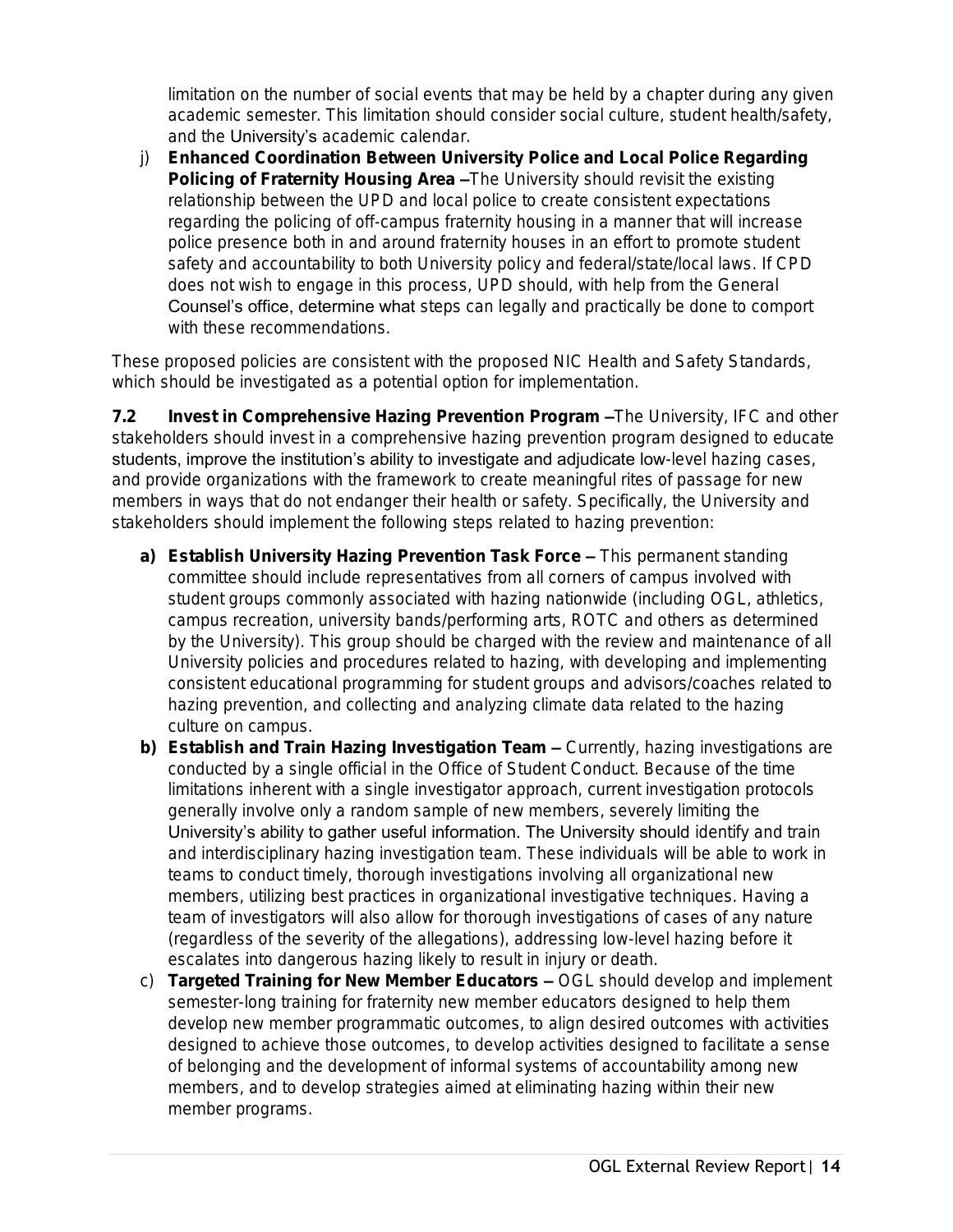d) Include Appropriate Amnesty and Self-Reporting Provisions in Hazing Policy – Currently, the University provides organizations with little incentive to self-regulate and self-govern individual acts of hazing. Hazing in fraternities and sororities is often not sanctioned or endorsed by the organization, but rather are the acts of individuals or groups of individuals operating outside the established parameters of the organization's established new member program. The University should, in its hazing policies, create language around amnesty/self-reporting that would provide chapters with an incentive to self-regulate and work in partnership with the University when these isolated, individual acts of hazing occur. The attached Hazing Model Policy (Attachment A) provides sample language related to this issue.

7.3 Educate House Corporations Regarding Drug Testing Options – The University and stakeholders should educate chapter leaders and house corporation leadership regarding drug testing options. House corporations at a number of other SEC institutions (including Alabama, Auburn, and Ole Miss) have developed and implemented drug testing programs. These programs generally involve both hair and urine sampling and the mandatory testing of all new members, chapter officers, and individuals living in the chapter house, and random testing of other chapter members. These programs have demonstrated decreased drug usage, improved health and safety, and increased academic performance in chapters where they have been implemented.

7.4 Remove Freshmen from Fraternity Houses – As noted above, freshmen living in fraternity chapter houses presents multiple challenges, including risk management, health and safety (including hazing) issues, as well as a scenario in which most chapters are run by sophomores with upperclassmen generally "checking out" of the fraternity experience. Adequate data from multiple studies demonstrates that freshmen are most successful when they live in on-campus residence halls. Subsequently, the University should phase out the presence of freshmen in chapter houses. The ideal model would have freshmen living in on-campus residence halls, and sophomores and juniors living in chapter houses with the chapters being run by a mixture of sophomores/juniors and juniors/seniors. This transition could be phased in over a period of two years (i.e. in year one of implementation each chapter could only have a certain number of freshmen in chapter facility with full implementation in year two) or all at once, which would require a group of students to live in the facility for two years (freshman and sophomore year). A committee of administrators, house corporation leaders and undergraduates should be convened to determine the specific plan of action, but the removal of freshmen from chapter houses should be a top priority for the University.

7.5 Revamp Fraternity Recruitment Process – Once freshmen no longer live in fraternity houses, the need for chapters to offer bids to students before they are matriculated to the University becomes diminished. As was noted by both undergraduates and alumni, the fraternity recruitment process is inherently social in nature, wherein prospective members attend social events and parties during a formal process during the summer and a loosely controlled process at the beginning of the Fall semester. As the rush to "fill beds" in houses dictates the recruitment process, chapters are under immense pressure to conform to campus norms in order to recruit those students at the beginning of the semester who know they want to be in fraternities. This results in students looking for the stereotypical fraternity experience joining for those reasons. The current system should be replaced with one in which students are recruited once they are matriculated at the institution, in an extended time period that does not require chapters to chase after these "always joiners." By extending the recruitment period as an informal process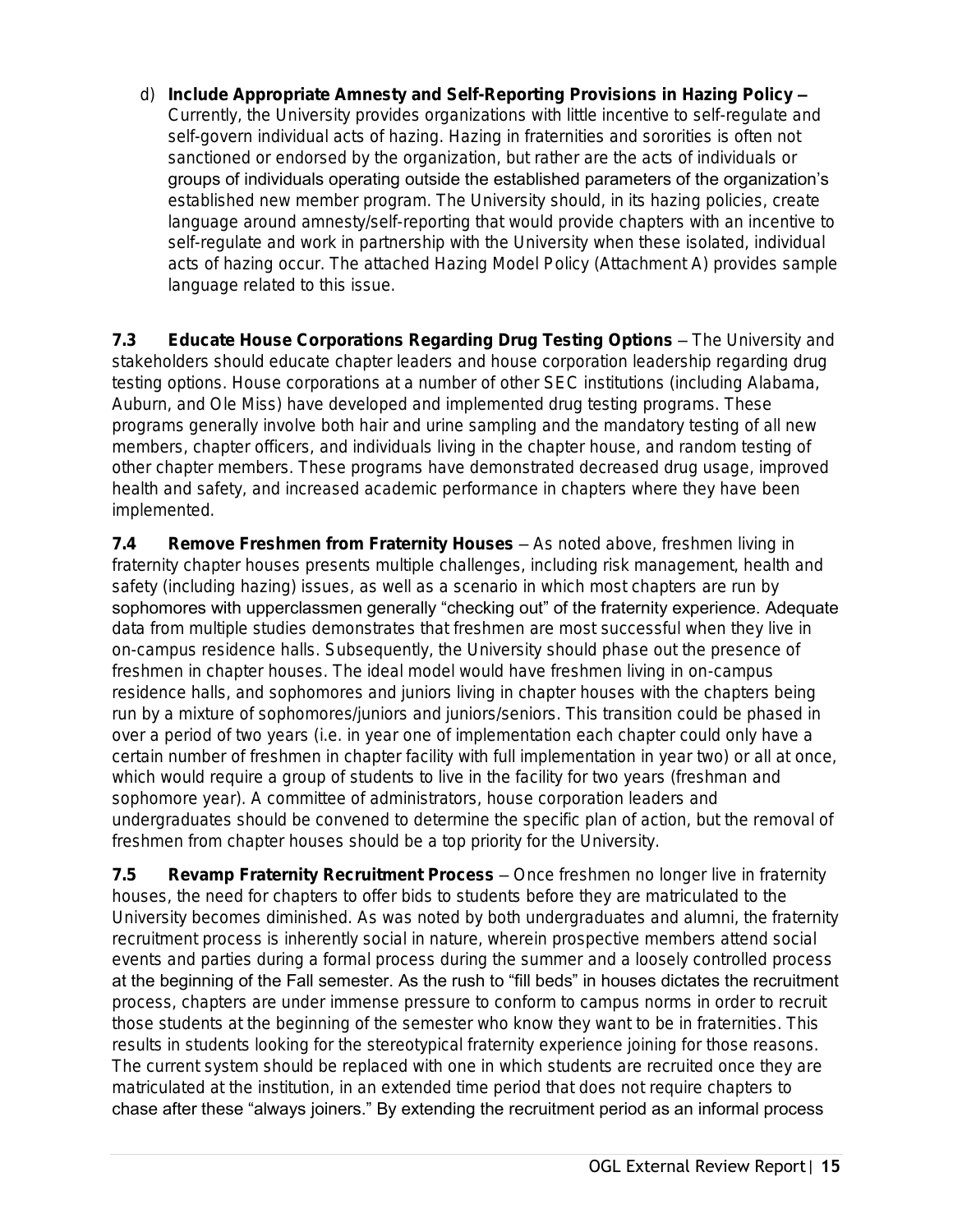extending into the semester, chapters who seek to provide a recruitment experience different from the stereotypical norm will have the freedom and flexibility to do so, allowing them to identify and recruit students who may not be interested in fraternities because of the social stereotypes, but who may be attracted to a more values-driven experience.

Correspondingly, the University should work with the IFC to develop implement an alcohol-free recruitment period at the beginning of the semester in which chapters recruit potential students in an alcohol-free environment. By changing these cultural norms related to how new members are recruited into campus fraternities, the University can fundamentally alter the culture of the fraternity community away from one that is driven primarily by social culture to one that is more aligned with the espoused organizational values of the chapters making up the community.

7.6 Eliminate Syllabus Week –The University should establish a committee of faculty, staff and students to investigate and recommend changes related to Syllabus Week in order to provide a safer transition to college for new fraternity/sorority members.

7.7 Work in Partnership with Alumni and **HQ's of Underground Groups to Establish** Plan for Recognition – Allowing underground fraternity chapters to continue to operate without University recognition establishes a dangerous precedent for the campus. As noted earlier, two fraternities currently operate on campus with the full blessing of their national headquarters, but without University recognition. These groups openly participate in many aspects of campus life, and continue to socialize with campus sororities. Steps must be taken to bring these groups back into recognized status. The University should work with local alumni and the national organization to develop an MOU for each group, laying out specific benchmarks that these groups should attain in order to regain University/IFC recognition (i.e. participation in training opportunities sponsored by both University and National Organization, GPA requirements, riskmanagement benchmarks, etc.). The MOU should lay out steps the University will take in the event that these organizations do not comply with these directives and continue operating underground (i.e. letters to parents, notification to sorority HQ's when sororities are known to have participated in events with unrecognized groups, inability for organization members to participate in intramural sports, etc.). The approach to ensuring compliance and bringing these groups back into the fold would best be described as a "carrot and stick" approach, with incentives for these organizations to comply with University directives in order to achieve recognition, and harsh penalties if they fail to engage with the University in regaining recognition.

7.8 Invest in Sexual Harassment/Misconduct Education Programming – Coordinate with the Title IX office and other appropriate campus partners to develop mandatory Sexual Harassment/Misconduct prevention education that is specifically directed to the experiences of members of the fraternity/sorority community. This mandate would be similar in nature to the recent mandates from the NCAA for athlete-specific prevention programming.

# Focus Area Eight: Cultural Competency | Diversity & Inclusion

Mizzou's culturally based fraternal organizations (CBFO's), while active, have historically struggled at the institution, lacking a critical mass of potential members and struggling with a perception of not being fully supported by the institution.

The OGL staff shifted the advising model in recent years to ensure each council benefits from directed advising. While these students feel supported by OGL and are appreciative that they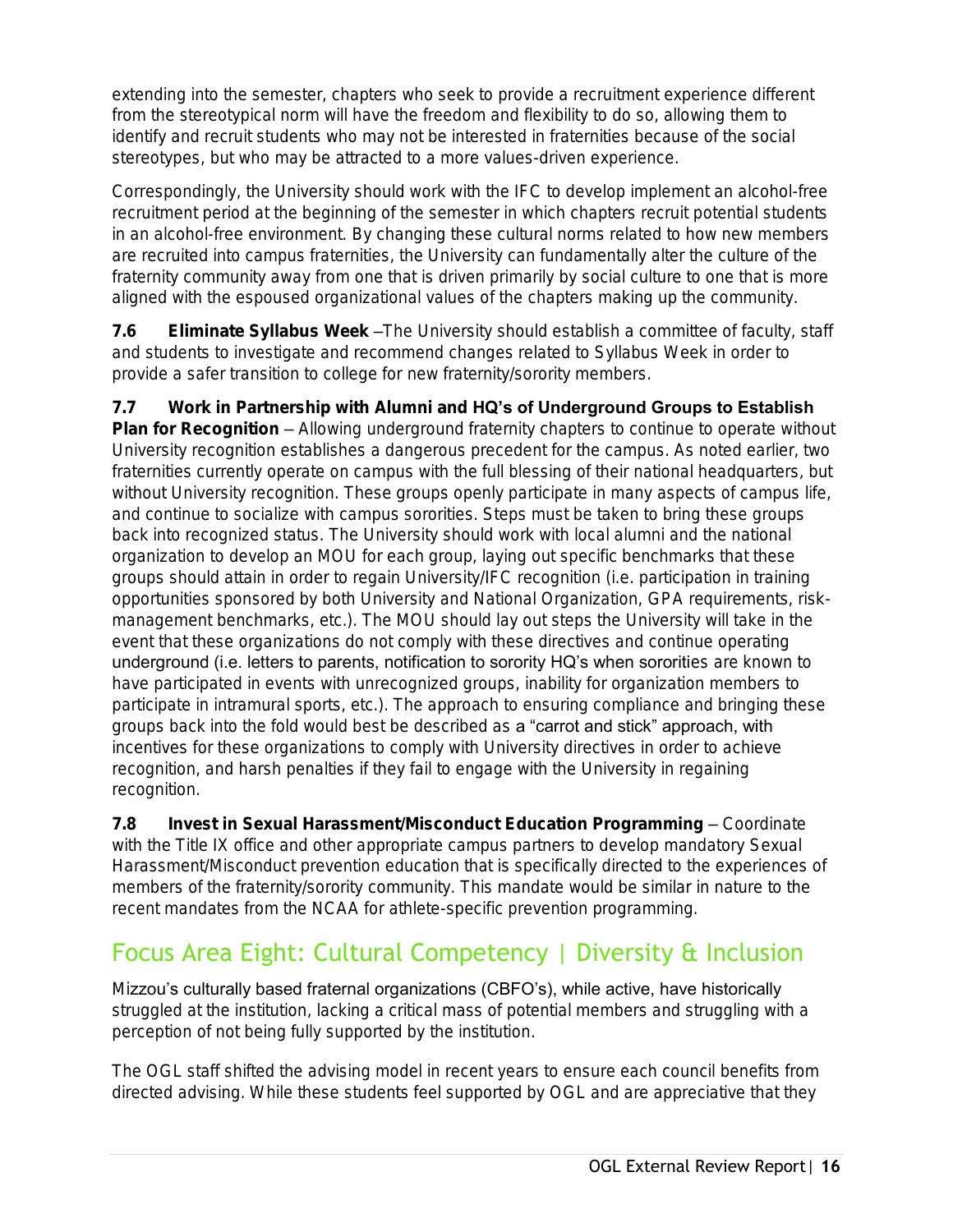have advisors attend their council meetings, they do not feel connected to the broader F/S community, do not feel that they are given adequate resources, and feel that institutional policies adversely impact them. (Note – these recommendations adapted from the work of Suzette Walden-Cole, a national expert regarding institutional support of culturally based fraternal organizations, and are considered best practices in working with CBFOs).

8.1. Consistently evaluate the unique needs of its CBFOs. When planning for meetings and programs, the first question should always be to determine to whom the information applies. If the information does not apply to the CBFOs, then they should not be required to attend the meeting where the matter is discussed. When enacting new policies and procedures, a culturally competent lens should be used to determine if the matter disproportionately impacts the CBFOs. When engaging in fraternity & sorority community-wide programming, speakers should be briefed to ensure they are using inclusive examples, or unique programming should be sponsored.

8.2. Advocate for additional financial programming dollars for the CBFO communities. Given the significant investment of time in the Panhellenic and IFC communities over the last 30 years, and given the sheer volume of students in those groups, there are structures and budgets in place to support the programming needs of those communities at the council level. Not only is the size of the CBFO communities an inhibiting factor, but the infrastructure of the councils who support the community are not nearly as well developed. The CBFO communities offer tremendous support to a vast array of students of color on campus, but feel that there are no resources available to them through the institution to provide for the development and education of their organizations/members. The retention and matriculation rates are higher for affiliated students than those who are unaffiliated students of color. With Mizzou's overall desire to increase diversity and inclusion on campus, there may be funds available through the foundation or other grants to help offset any budgetary impact.

8.3. Fortify relationships with graduate/alumni chapters and respective advisors. Recognizing the familial, tight knit relationships that exist within CBFO culture, a key stake in building the necessary trust to effectively work with the CBFO community. While strides have been made, additional work in this area should occur.

8.4. Establish a reasonable outcome for diversity & inclusion programming efforts. OGL staff articulated a desire to foster a diverse and inclusive community; however, it does not seem that there is a clear vision for what that means, or looks like at Mizzou. CFBO members report feeling disconnected from the IFC/Panhellenic communities. Fostering an inclusive fraternal community requires time and energy. Student leaders articulated a feeling that the Mizzou fraternities and sororities function more as a "system" versus a "community", as there are limited cross-council relationships in place outside of those between IFC and Panhellenic. Hosting an "all-Greek" social does not foster a sense of inclusion; but, student leaders articulated a desire to strengthen this aspect of their community. The students specifically indicated that there was limited knowledge amongst IFC and Panhellenic chapters about the CBFOs on campus; and, they further indicated their desire that OGL "bridge the gap" between their councils and the IFC/Panhellenic groups.

8.5. Provide recruitment and growth guidance for their CBFO communities. MGC and NPHC membership numbers are not as strong as those of campus communities of similar composition. In discussion, it appears that some groups do not understand how to recruit.